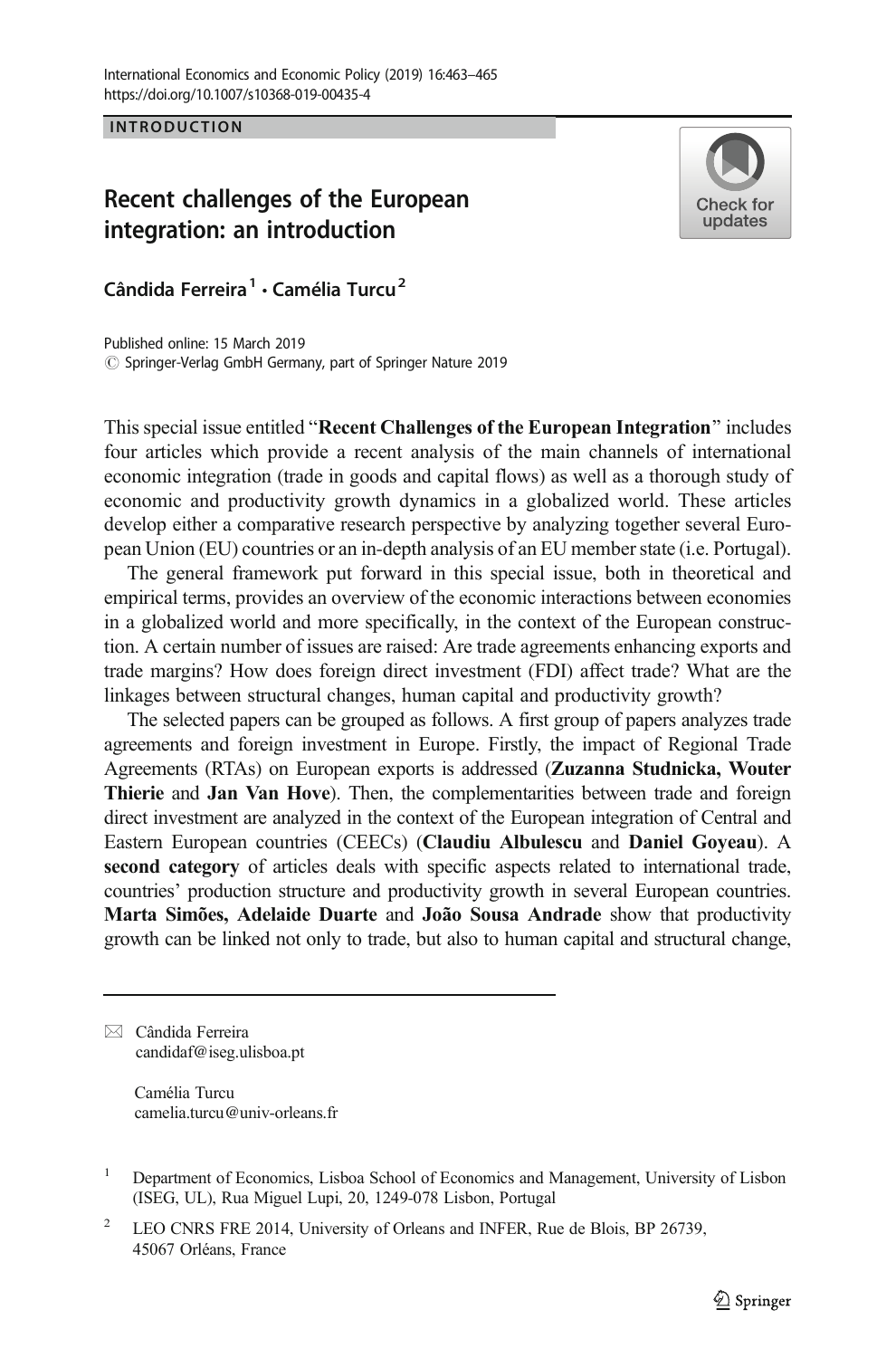especially in a small economy such as Portugal. The issue of structural change, regional competitiveness and productivity growth is addressed by Ansgar Belke, Nicos Christodoulakis and Daniel Gros when comparing a Greek and German region.

Zuzanna Studnicka, Wouter Thierie and Jan Van Hove investigate the effects of European RTAs on European export patterns and show the existence of important heterogeneity across EU members. They use panel data and augment, in a first step, the traditional gravity model with a dummy variable capturing the presence of an RTA between EU and non-EU members. Their results underline that only the extensive margin is positively affected by trade agreements. The authors also examine whether the impact of RTAs on total exports and the margins of trade is homogenous or heterogeneous across EU members. They find that the presence of a European RTA with EU non-members positively impacts total exports mainly in the Central and Eastern European Countries (CEECs) and EU peripheral countries. Further on, the authors take account of different trade-related aspects included in trade arrangements. They show that although the impact of an RTA as a whole does not significantly affect total exports, some of the underlying trade issues included in an RTA have positive and significant effects. Again, the extensive margins are the ones that are mainly affected. This implies that the inclusion of specific trade subjects in an RTA can encourage EU members to export a larger set of goods. Finally, a composite index measuring the scope and intensity of trade integration in relation to the European trade agreements is computed. This index does not have significant impact, neither on total exports, nor on the margins of trade. This suggests that the EU does not export more to trading partners it concluded deeper trade agreements with. However, a closer look to the impact on individual EU member states suggests increasing heterogeneity among EU exporters. Claudiu Albulescu and Daniel Goyeau examine trade integration among the Vysegrade group of countries. These are a group of Central and Eastern European Countries (CEECs) within the EU, that includes the Czech Republic, Hungary, Poland and the Slovak Republic. The authors study the link between bilateral trade and foreign direct investment (FDI) in the case of the four CEECs over the period 2000–2013. To do this, they employ a panel gravitational model and consider the interactions that the four CEECS have among themselves but also with other EU member states. Different facets of the trade – FDI nexus are analyzed, using fixed effects and random effects models, as well as an instrumental variable estimator. The results suggest that outward FDI encourages CEECs trade integration, while inward FDI has no significant effect on bilateral trade. Hence, a complementarity effect between trade and outward FDI is documented and this effect seems stronger if the CEECs historical trade partners are considered.

Marta Simões, Adelaide Duarte and João Sousa Andrade investigate the link between the services sector expansion, the human capital development and the aggregate productivity, in Portugal, over the period 1970–2006. The authors use VAR models to test two types of causality (i.e. Granger and instantaneous) and perform an impulse response analysis to test if the increasing tertiarization of the Portuguese economy is linked to human capital availability, on the one hand, and was an obstacle or an opportunity for country's aggregate productivity, on the other hand. The analysis is developed at an aggregate level but also at the sub-sectors level (i.e. 5 sub-sectors are considered) as the services sector is composed of heterogeneous activities in terms of their potential for productivity growth. The results suggest a bi-directional causality between services sub-sectors employment shares and aggregate productivity. Human